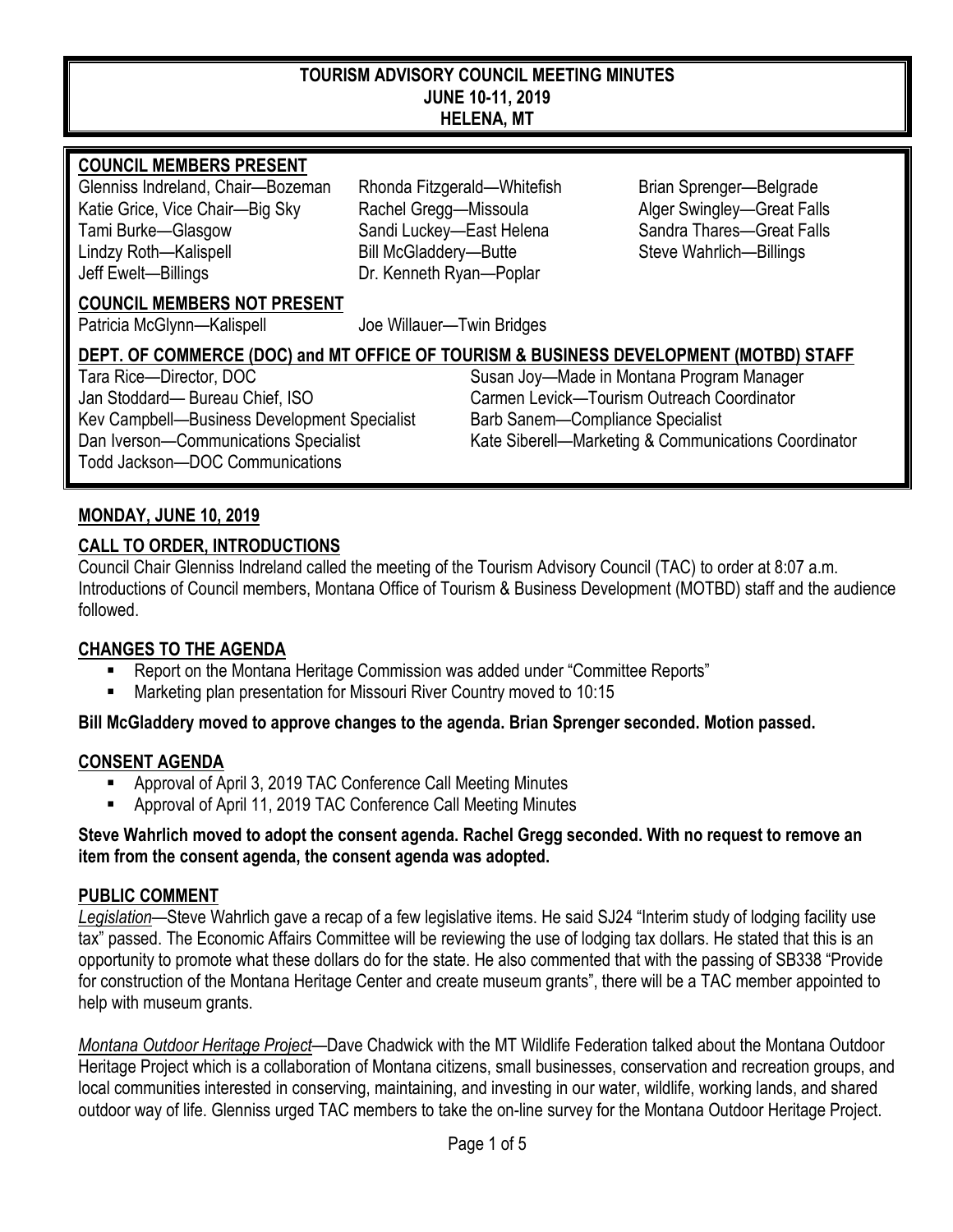*Lieutenant Governor Mike Cooney*—Lieutenant Governor Cooney said that Governor Bullock and himself appreciate how important tourism is to the State of Montana. He thanked all the tourism partners for what they do to work with communities across the state on improving the tourism product there is to offer.

## **TAC MEMBER ROUNDTABLE**

Updates and information of happenings in Montana were given by TAC members. Discussion included:

- Kalispell hosted a Spartan Race, which brought in about 7,000 participants.
- New lodging facilities are planned in several communities including Belgrade, Bozeman, Kalispell and Missoula.
- Yellowstone National Park visitation up 1% YTD.
- **Missoula is growing and planning for the second phase of the downtown master plan.**
- Billings occupancy has shown an increase for the last 8 months.
- Yellowstone Hot Springs is thriving.
- The Bozeman TBID (Tourism Business Improvement District) is partnering with Belgrade and Three Forks.
- Big Sky has a busy summer season with a robust schedule of events, meetings and conventions.
- Butte is busy with multiple events. Attractions such as the Berkley Pit and new water park are also bringing visitors to the area.
- Whitefish had a record year for snow and growing winter season.
- Sustainable master plan with the city of Whitefish making tourism a part of the economy.
- Columbia Falls now qualifies as a resort tax community.
- Sidney hosted the state swim meet and will host the Montana Tavern Association meetings in September.
- Air service continues to grow across the state. Several airports currently under renovation.
- Construction for several new schools in Helena.
- Photojournalists/influencers highlighting many things in Southeast Montana.
- Tribal and cultural updates included the Wolf Point Wildhorse Stampede, 116<sup>th</sup> annual Assiniboine Pow Wow and a 5-mile walking path to see the buffalo herd on the Ft. Peck reservation with historic educational component which will be marketed to schools for field trip opportunities.

*Lieutenant Governor Mike Cooney*—Lieutenant Governor Cooney commented that the 2020 census is very important to Montana and asked that everyone take the time to fill out the online, phone or mailed forms. For every person not counted \$20,000 (\$2,000/year for 10 years) is lost to the state for roads, education, medical and federal funding. He stated that these services are very important to tourism and outdoor recreation.

# **COMMITTEE REPORTS BY RESPECTIVE CHAIRS**

## **Executive Committee**—Glenniss Indreland, Chair

Glenniss read the following statement on behalf of the TAC regarding the April 3, 2019 TAC meeting via conference call:

 "*On behalf of the TAC, the executive committee acknowledges that some of the conversation at the April 3 meeting could have been handled better. In the absence of Miles City CVB Executive Director, John Laney, the larger conversation directed towards previous marketing plans and compliance for the Miles City CVB might better have occurred in his presence. John, your work as Executive Director of the Miles City CVB is important to Montana's close-knit tourism group. We value our relationship with you and the CVB.*

*The TAC will try harder in the future to direct our comments at organizations, not individuals. The TAC aspires to work together with industry organizations and MOTBD to ensure continual growth while maintaining compliance and accuracy of distributed bed tax dollars. We look forward to continuing productive relationships with the Miles City CVB, and all other organizations*."

Glenniss gave an overview of the updated TAC Operating Policy, stating that it is a consolidated document of the previous operating policy, committee summary and job descriptions.

#### **Rhonda Fitzgerald moved to approve the updated TAC Operating Policy. Dr. Kenneth Ryan seconded. Motion passed.**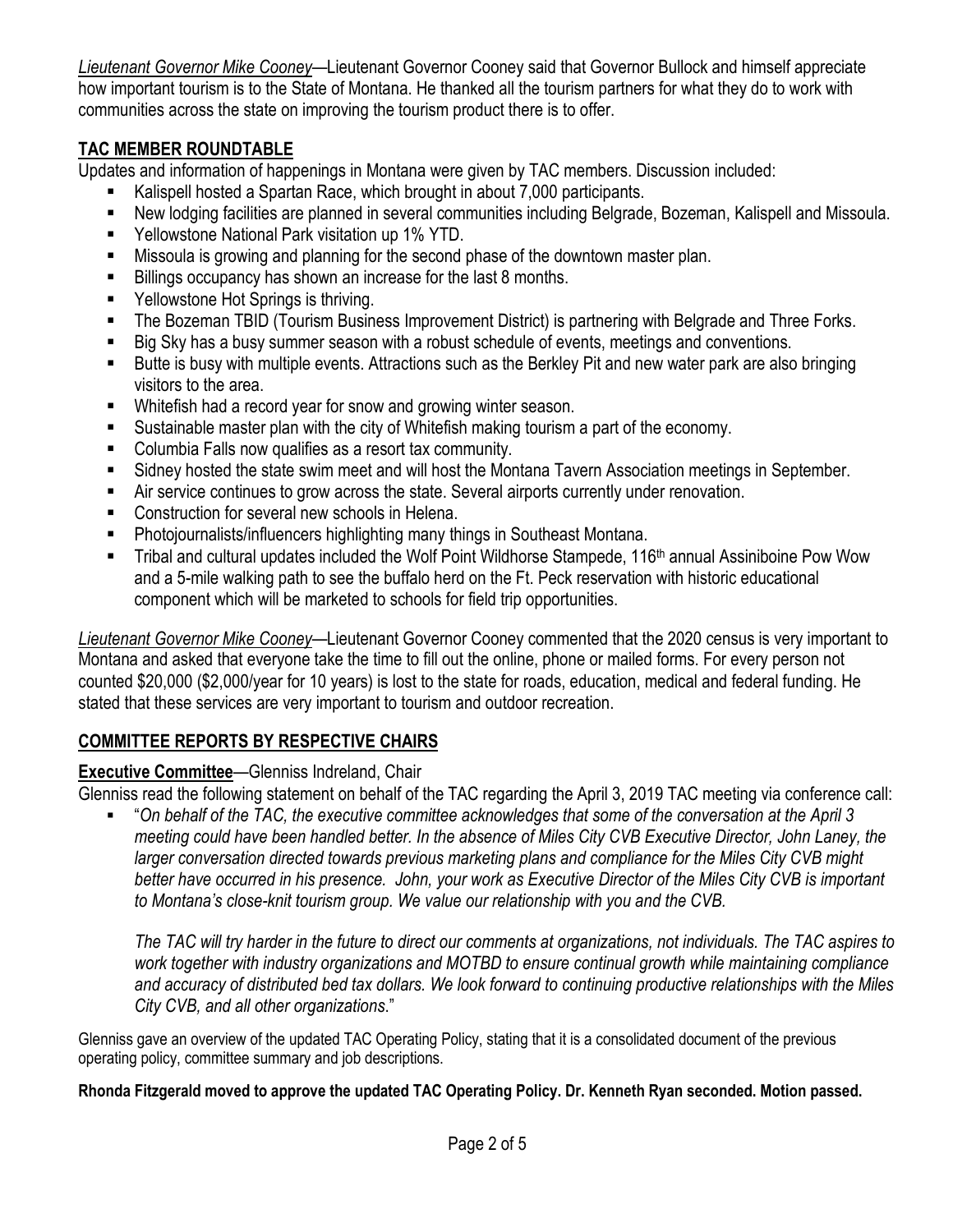Glenniss announced that herself, Rhonda Fitzgerald and Bill McGladdery will serve as the nominating committee for the election of officers. They will make their recommendations to the full Council at the October 7-8, 2019 meeting. She also acknowledged that there were six TAC members whose terms were expiring on July 1, 2019 (Lindzy Brunson, Rhonda Fitzgerald, Rachel Gregg, Katie Grice, Bill McGladdery and Patricia McGlynn). She stated that all are applying to be reappointed

## **Research Committee**—Rhonda Fitzgerald, Chair

Rhonda said that ITRR has been working on an Eastern MT data growth project adding a resident and non-resident surveys. Rhonda also announced that ITRR has hired new staff for maintaining interactive data on the ITRR website. All research project information can be found at the ITRR website at [www.itrr.umt.edu.](http://www.itrr.umt.edu/)

# **Marketing Committee/Rules & Regulations Updates**—Katie Grice, Chair

Katie said that the call to approve marketing plans was great and she looks forward to continued strides to make the marketing plan process more efficient. She said the revision of the Region/CVB Rules & Regulations was completed on June 5, 2019.

**Heritage Commission Update**—Jeff Ewelt, TAC Representative on the Heritage Commission Board Jeff said that there are now gas pumps in Virginia City and that the living history program in Nevada City has more volunteers than ever. He also said that the block party at Reeder's Alley was successful.

# **SIDNEY CVB FY19 EXTENDED MARKETING PLAN AND BUDGET**—

Due to reduced lodging tax collections in Sidney, the Sidney CVB no longer meets the criteria to be a CVB starting July 1, 2019. The TAC is allowing them to extend their contract through June 30, 2020 to use the remaining lodging tax funds allocated in their FY19 marketing plan and budget.

**Rachel Gregg moved to approve the extension of the Sidney CVB contract through June 30, 2020. Jeff Ewelt seconded. Motion passed.** 

# **FY20 REGION/CVB MARKETING PLAN PRESENTATIONS**

Presentations of marketing plans the following Region and CVBs were given:

*Missouri River Country*—**Steve Wahrlich moved to approve the recommendation of the Marketing Committee for final approval as submitted with a budget of \$119,558. Alger Swingley seconded. Motion passed.**

*Glacier Country*—**Rhonda Fitzgerald moved to approve the recommendation of the Marketing Committee for final approval as submitted with a budget of \$1,900,000. Lindzy Brunson seconded. Motion passed.**

*Kalispell*—**Tami Burke moved to approve the recommendation of the Marketing Committee for final approval as submitted with a budget of \$140,000. Glenniss Indreland seconded. Motion passed.**

*Missoula*—**Steve Wahrlich moved to approve the recommendation of the Marketing Committee for final approval as submitted with a budget of \$318,816. Brian Sprenger seconded. Motion passed.**

*Whitefish*—**Steve Wahrlich moved to approve the recommendation of the Marketing Committee for final approval as submitted with a budget of \$150,000. Jeff Ewelt seconded. Rhonda Fitzgerald abstained. Motion passed.**

*Central Montana*—**Glenniss Indreland moved to approve the recommendation of the Marketing Committee for final approval as submitted with a budget of \$331,164. Lindzy Brunson seconded. Motion passed.**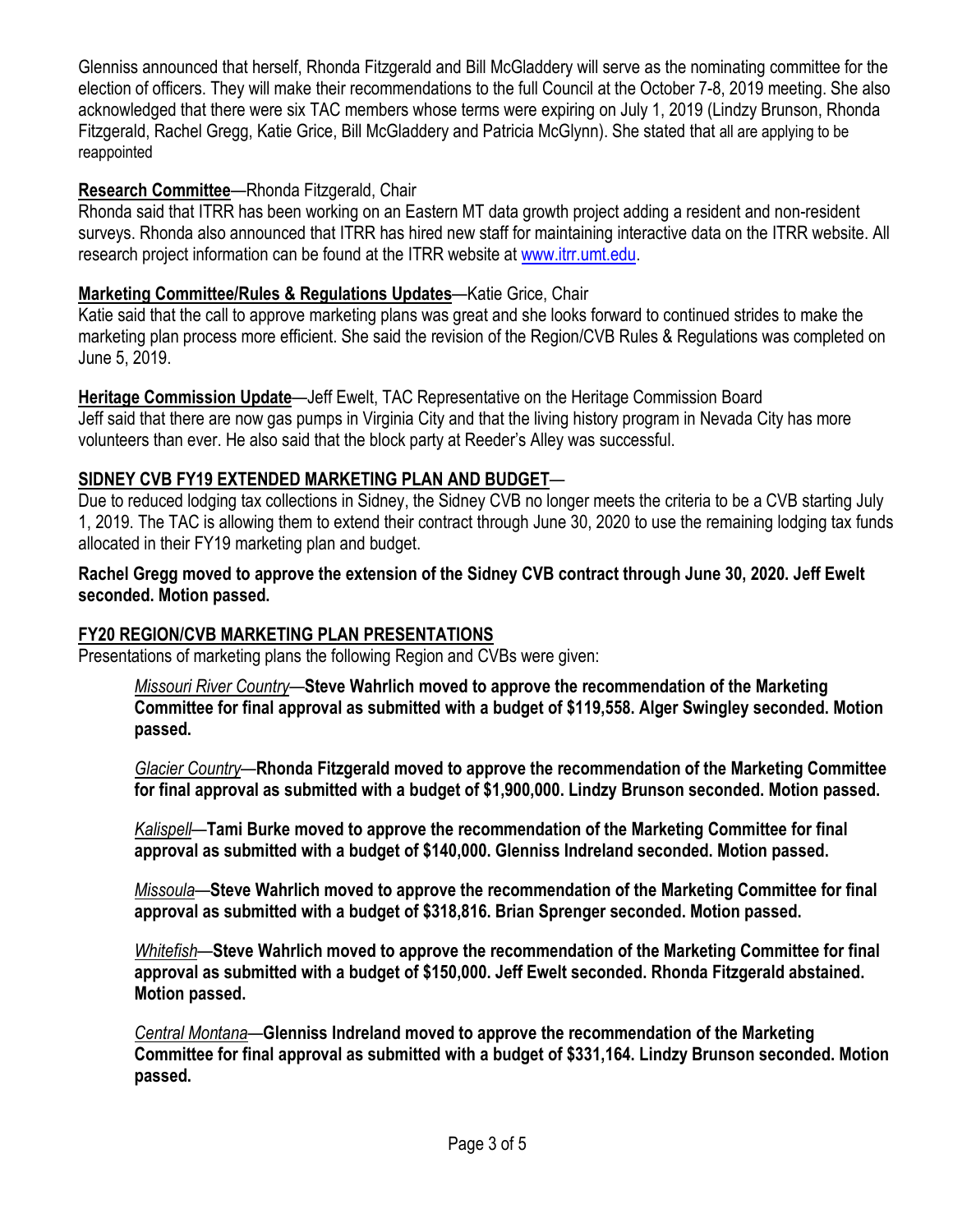*Great Falls*—**Steve Wahrlich moved to approve the recommendation of the Marketing Committee for final approval as submitted with a budget of \$153,152. Rachel Gregg seconded. Motion passed.**

*Havre*—**Bill McGladdery moved to approve the recommendation of the Marketing Committee for final approval of as submitted with a budget of \$21,292. Tami Burke seconded. Motion passed.**

*Yellowstone Country*—**Rhonda Fitzgerald moved to approve the recommendation of the Marketing Committee for final approval as submitted with a budget of \$1,705,263. Brian Sprenger seconded. Motion passed.**

*Belgrade*—**Bill McGladdery moved to approve the recommendation of the Marketing Committee for final approval as submitted with a budget of \$55,020. Tami Burke seconded. Motion passed.**

*Bozeman*—**Jeff Ewelt moved to approve the recommendation of the Marketing Committee for final approval as submitted with a budget of \$287,267. Lindzy Brunson seconded. Motion passed.**

*Gardiner*—**Bill McGladdery moved to approve the recommendation of the Marketing Committee for final approval as submitted with a budget of \$47,015. Glenniss Indreland seconded. Motion passed.**

*Livingston*—**Steve Wahrlich moved to approve the recommendation of the Marketing Committee for final approval as submitted with a budget of \$29,000. Brian Sprenger seconded. Motion passed.**

*Red Lodge*—**Steve Wahrlich moved to approve the recommendation of the Marketing Committee for final approval as submitted with \$24,003. Jeff Ewelt seconded. Motion passed.**

*West Yellowstone*—**Rhonda Fitzgerald moved to approve the recommendation of the Marketing Committee for final approval as submitted with a budget of \$381,854. Rachel Gregg seconded. Motion passed.**

*Southeast Montana*—**Steve Wahrlich moved to approve the recommendation of the Marketing Committee for final approval as submitted with a budget of \$601,000. Rhonda Fitzgerald seconded. Motion passed.**

*Billings*—**Jeff Ewelt moved to approve the recommendation of the Marketing Committee for final approval as submitted with a budget of \$364,281. Lindzy Brunson seconded. Motion passed.**

*Glendive*—**Glenniss Indreland moved to approve the recommendation of the Marketing Committee for final approval as submitted with a budget of \$41,600. Tami Burke seconded. Motion passed.**

*Miles City*—**Bill McGladdery moved to approve the recommendation of the Marketing Committee for final approval as submitted with a budget of \$37,446. Glenniss Indreland seconded. Motion passed.**

#### **MEETING RECESSED**

#### **TUESDAY, JUNE 11, 2019**

Council Chair, Glenniss Indreland called the meeting of the Tourism Advisory Council (TAC) to order at 8:05 a.m. Dr. Kenneth Ryan provided a greeting in native language Assiniboine.

#### **ITRR UPDATE/NEW REPORTS**

—Dr. Norma Nickerson, Director, ITRR and Jeremy Sage, Economist and Associate Director, ITRR

Norma and Jeremy reviewed several projects that are underway or coming up. They also gave an overview of recent research reports published by ITRR such as the "2018 Economic Contribution of Nonresident Travel Spending in Montana Travel Regions and Counties". For more information, visi[t http://itrr.umt.edu/Publications/recent-findings.php.](http://itrr.umt.edu/Publications/recent-findings.php)